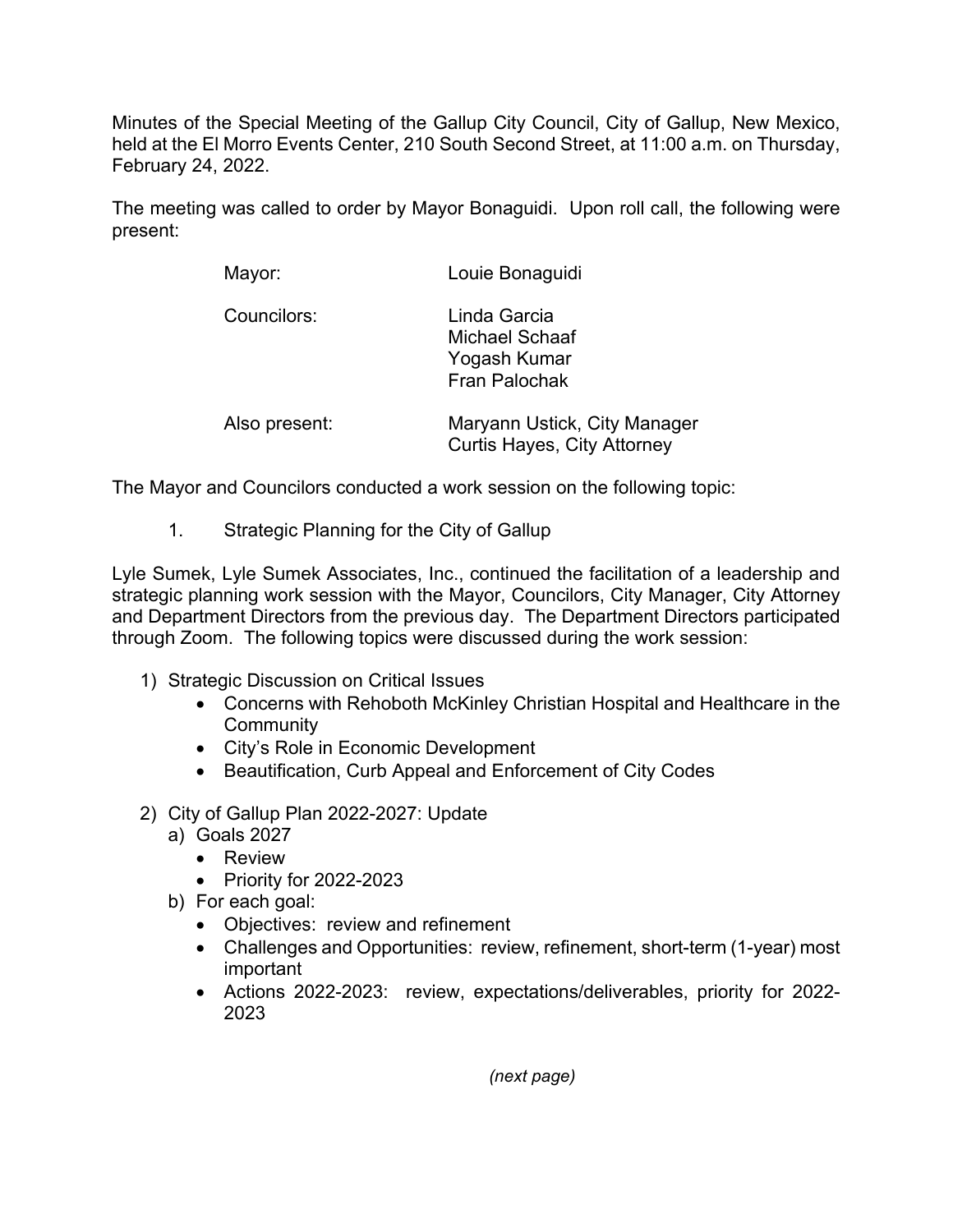MINUTES Special City Council Meeting – 2/24/2022 Page 2

- 3) Action Agenda 2022-2023
	- a) Policy Agenda 2022-2023
		- "Top priority"
		- "High priority"
		- "Moderate priority
	- b) Management Agenda 2022-2023
		- "Top priority"
		- "High priority"

It was the consensus of the Mayor and Councilors to set the following agenda for 2022- 2023:

## **Policy Agenda 2022-2023:**

Top Priority

- Gallup Cemetery Land Plan, Land Acquisition and Design: Direction and Funding
- Wastewater Treatment Plant Comprehensive Assessment and Life Cycle Report/Plan: Prior Report Review, Scope, Direction and Funding
- Red Rock Park Upgrades/Expansion: Project Construction, County Partnership, Next Projects and Funding-Campground; Maintenance
- Golf Course Effluent Water Line Replacement: Direction and Funding
- Water Lines Upgrade and Cast Iron Pipes Replacement Projects: Direction and Funding
- 100<sup>th</sup> Ceremonial Celebration MOU: Approval
- Speeding and Racing: Problem Analysis, Best Practices, Report with Options, Direction, Funding and City Actions

High Priority

- Police Service, Workload Staffing and Salaries: Direction and Funding
- Crime Reduction Action: Development, Actions and Funding
- Alcohol Sales for Golf and Sports Tournament Policy: Policy Direction and Clubhouse Design
- Animal Shelter: Additional Funding and Design
- Fire Services and Staffing: Comprehensive Review, Direction and Funding (Three Positions)
- Technical College/Trade School Development Strategy: Goals, Partners, Proposals, Direction and City Actions
- City Economic Development Comprehensive Policy/Strategy: City Position and Funding